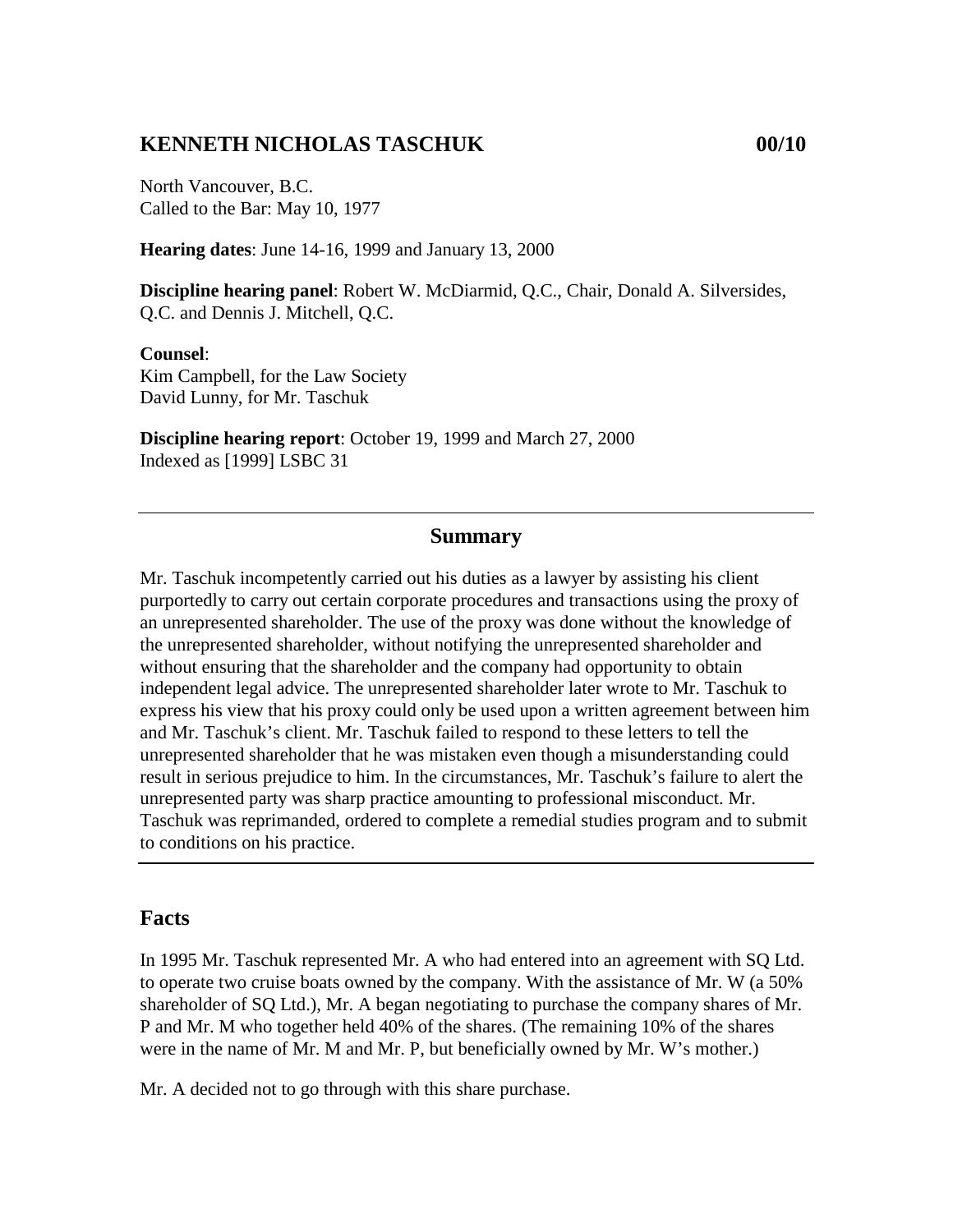Without the knowledge of Mr. M and Mr. P, there were negotiations ongoing for Mr. W to provide Mr. A with controlling interest in SQ Ltd. In August, 1995 Mr. A and Mr. W went to Mr. Taschuk's office and Mr. A instructed him to prepare a proxy and appoint Mr. A as proxy holder to vote Mr. W's shares. Mr. Taschuk prepared a form of proxy, but gave no advice on its use and was unaware of any restrictions with respect to its use.

In September, Mr. A and Mr. W met again with Mr. Taschuk with the intention of having him finalize an agreement they had prepared to transfer Mr. W's shares in SQ Ltd. to Mr. A. Mr. W signed the back of his share certificate and provided it to Mr. Taschuk in trust, pending an acceptable written agreement. It was Mr. W's understanding that he had an agreement with Mr. A. However, on October 2, 1995 Mr. A told Mr. W that he was withdrawing his offer and that he was "no longer a player."

By the Fall of 1995, Mr. W's relationship with Mr. P and Mr. M was strained. They were not speaking to each other.

On October 17, 1995 there was a meeting in Mr. Taschuk's office between Mr. A and certain associates on one side and Mr. P and Mr. M on the other. At the instruction of Mr. A, Mr. Taschuk prepared an offer for Mr. A and his associates to purchase from SQ Ltd. one of the two cruise boats for \$300,000. Mr. A and associates were to satisfy the purchase price by assuming SQ Ltd.'s existing debt of approximately \$300,000 to the Business Development Bank of Canada. Both Mr. P and Mr. M had significant personal liability with respect to this debt. If the bank would not agree to the debt being assumed, Mr. A and associates were to provide indemnities to SQ Ltd., Mr. W, Mr. M and Mr. P.

At the October 17 meeting Mr. Taschuk prepared documentation that purported to allow Mr. M, Mr. P and Mr. A (as proxy holder for Mr. W) to do the following:

- remove Mr. W as a director of SQ Ltd., by special resolution of the members;
- appoint Mr. A as a director, by resolution of the members; and
- approve the sale of one of SQ Ltd.'s two cruise ships.

Mr. M and Mr. P were aware that Mr. Taschuk was not protecting their interests in these transactions and knew they could have their own lawyer, but they chose not to be represented.

Mr. Taschuk knew that Mr. W would not have agreed to these transactions and knew that neither Mr. W nor his mother were aware of them. At the meeting, he gave his opinion that these transactions might be subject to a challenge, but that a challenge would be unsuccessful in his view. He was wrong in that advice.

Between October 27 and November 15, Mr. Taschuk prepared a bill of sale for the cruise boat and submitted it to the ships registry. Mr. A purported to sign the bill of sale on behalf of SQ Ltd.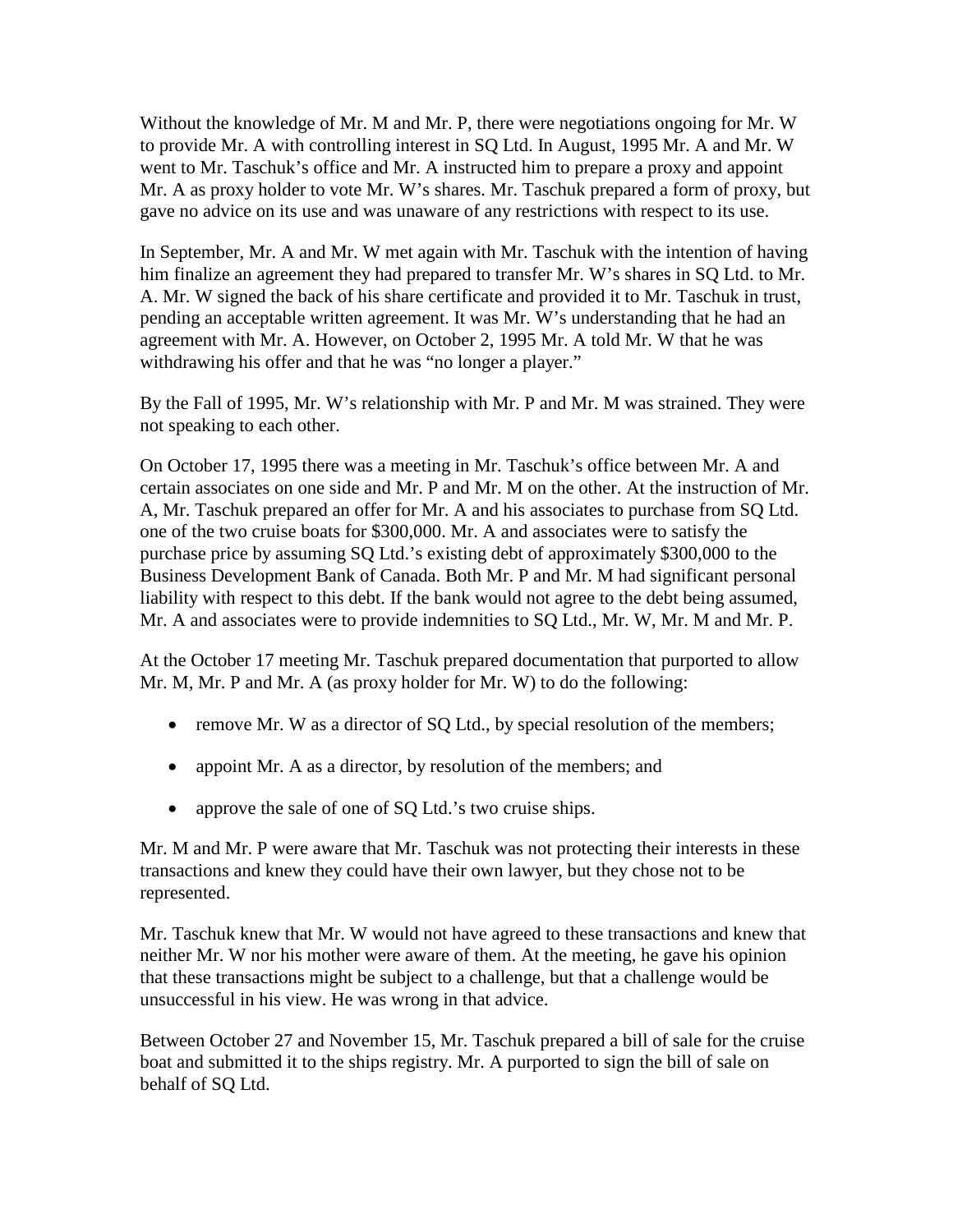On November 6 Mr. W faxed a letter to Mr. Taschuk instructing him not to transfer his shares in SQ Ltd. without a written agreement. Mr. W reminded Mr. Taschuk that he (Mr. W) had signed the share certificate pending such an agreement, but Mr. A had said he was no longer interested. Registration of the bill of sale had not been completed at this point. Mr. W wrote again on November 22 to say he wished to revoke his proxy.

Mr. Tashuk did not respond to either of these letters from Mr. W. Although Mr. Taschuk knew that Mr. W was mistaken in his belief of the facts and that this mistake could seriously prejudice his interests (including his ability to prevent registration of the bill of sale in the ships registry), Mr. Taschuk failed to correct the misunderstanding.

## **Decision**

The panel found that Mr. Taschuk had incompetently carried out duties undertaken by him in his capacity as a lawyer. In particular, he had failed to:

- review SQ Ltd.'s records to determine who were the shareholders of the company and who were officers and directors, rather than relying on the advice of Mr. A, Mr. M and Mr. P;
- review the *Company Act* or the articles of SQ Ltd. to determine what was an appropriate use of proxies *(use of Mr. W's proxy was not in compliance with the company's articles)* and to determine other issues with respect to these transactions;
- appreciate that he might have a duty to Mr. W with respect to his proxy or, by using the proxy in the way he did, might breach that duty;
- decline to participate in these transactions unless notice of the meeting was given to Mr. W and unless Mr. W, Mr. M, Mr. P and SQ Ltd. each had opportunity to obtain independent legal advice;
- consider the issue of security for the indemnity granted by Mr. A and his associates;
- consider the possibility of conflict of interest between Mr. A and his associates; or
- consider the possibility of conflict between the interests of Mr. A on one hand and Mr. M and Mr. P on the other.

The panel further found that, in failing to respond to Mr. W's letters and failing to alert him to his misunderstanding of the facts concerning the proxy, Mr. Taschuk engaged in sharp practice, which amounted to professional misconduct. The panel noted that a lawyer has an obligation to other lawyers and to certain other persons, such as an unrepresented party with whom the lawyer is dealing, to correct any mistaken belief those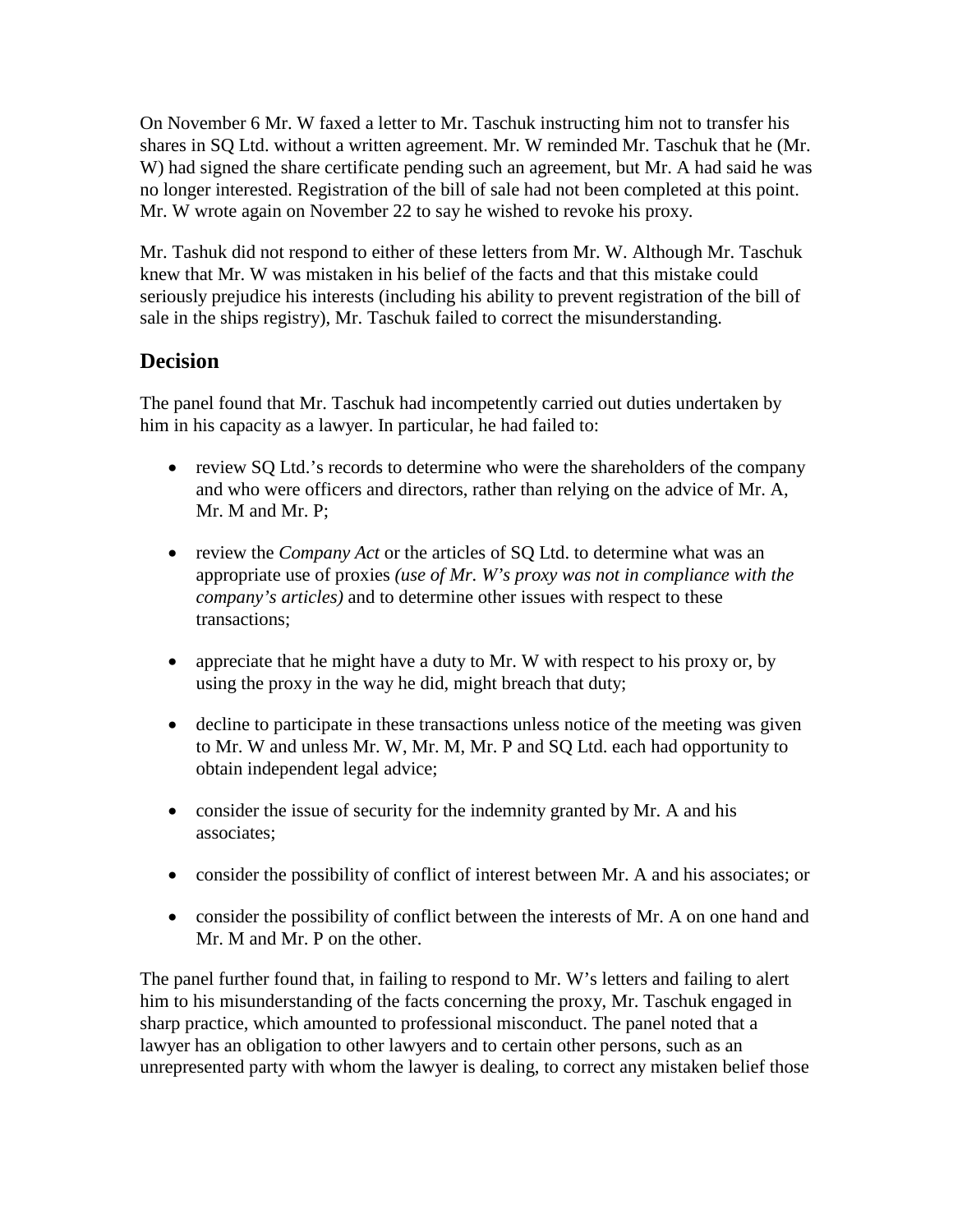people hold as to a relevant fact, providing that doing so will not breach the lawyer's obligation to maintain confidentiality and privilege.

# **Penalty**

The panel noted that, if Mr. Taschuk's sharp practice had occurred following his other disciplinary matters (*Discipline Case Digests* 99/04 and 99/05), a lengthy suspension would have been appropriate to demonstrate that such conduct would not be tolerated. However, the citations in those cases were issued after the conduct in the current case had already occurred. Mr. Taschuk is now practising using his management company to provide services to a group of clients, essentially as in-house counsel.

Having identified a range of aggravating and mitigating factors with respect to assessing penalty, the hearing panel ordered that Mr. Tashuck:

- 1. be reprimanded;
- 2. complete a remedial studies program to the satisfaction of the Practice Standards Committee, at his own cost;
- 3. comply with the following conditions on his practice:
	- (a) He must provide to the Executive Director of the Law Society, not later than June 30, 2000, confirmation that his arrangement with his management company conforms to the *Legal Profession Act* and the Law Society Rules.
	- (b) He must transfer the registered and records offices of each company for which he is the corporate solicitor and which are located at the address of his former law office to either his current law practice address or such other location as the respective companies may instruct him. All instructions to change the registered and records offices of a company must be in writing, or confirmed in writing by Mr. Taschuk.\*

 *\* The panel drew Mr. Taschuk's attention to section 40(4) of the Company Act RSBC 1996, c. 62.*

(c) He must attend at least two courses in corporate or commercial law presented by the CLE Society of B.C. before December 31, 2000 and provide proof of attendance to the Executive Director of the Law Society before January 31, 2001.

There was no order as to costs.

\* \* \*

On April 6, 2000 the Discipline Committee resolved to refer the panel decision to the Benchers pursuant to section 47 of the *Legal Profession Act* for a review of penalty.